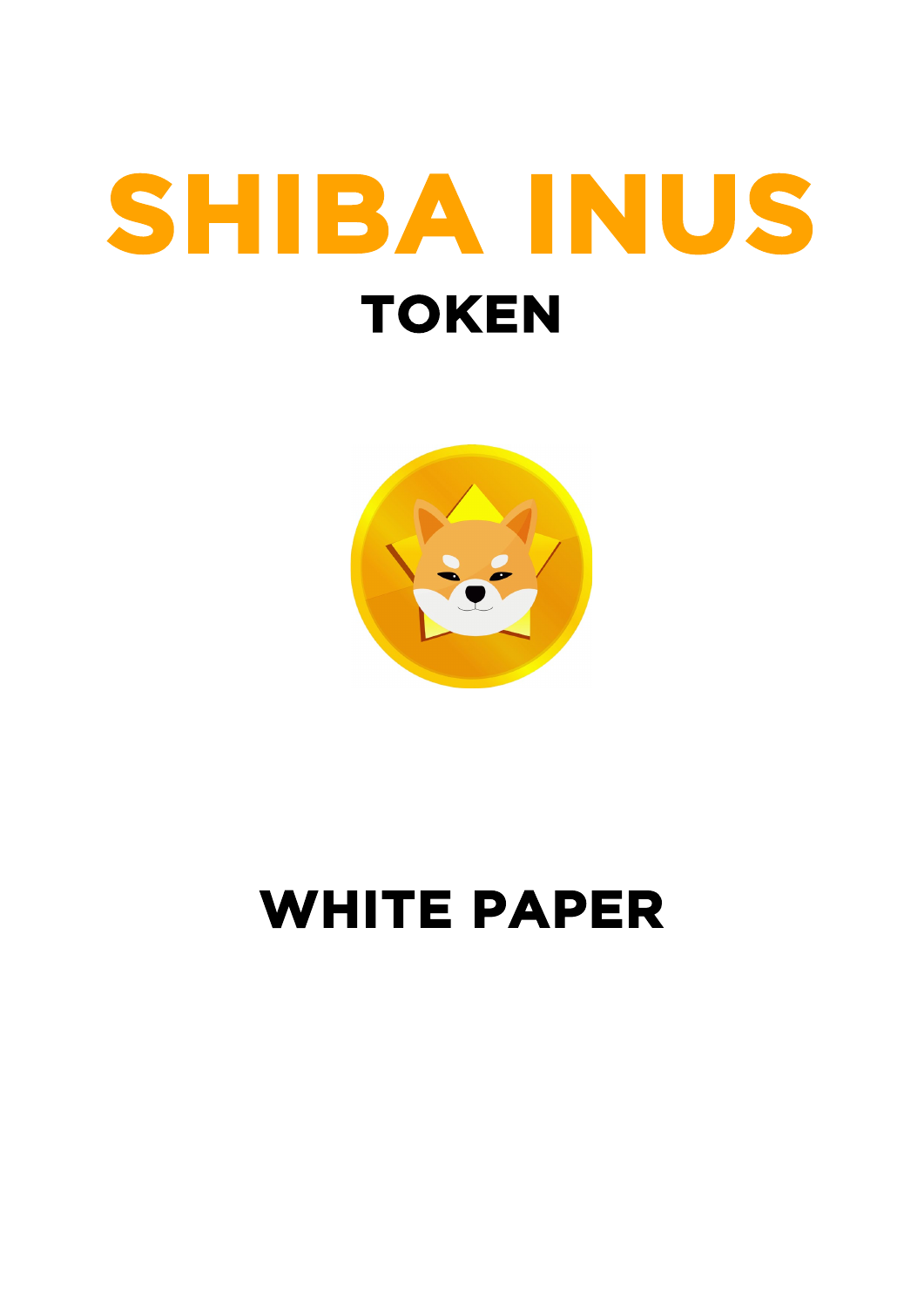#### **INTRODUCTION**

**Shiba Inus attempts to answer one question.**

**What would happen if a token project was run by majority of its community?**

**The term DeFi includes the word decentralized in its definition, but this is in reference to economics rather than the status quo. Our founder, Ryujin, said something in the line of,** 

**"We are an exercise in decentralized spontaneous community building…".**

**Projects centered around the community are generally untamed. As we move further away from the usual status quo and traditional mindsets, we tend to discover various approaches to problems and ways to effectively relate to one another.**

**In a world where time tends to be seen as a commodity, community-centered projects are more than just a change of pace, they are an attempt to radically accept one another. When success hangs on the relative strength of each individual, we sometimes tend to shift our focus in alignment with those around us. Shiba Inus is one such approach in recognizing the other side of tearing down a long-established paradigm of a formulaic success and building a path to freedom and creativity in its place.**

**A community is usually composed of hundreds, if not thousands, of interconnected individuals. By considering those drawn to our project, we realized that true power relies not from one vantage point, it comes harmonically from tying things up.**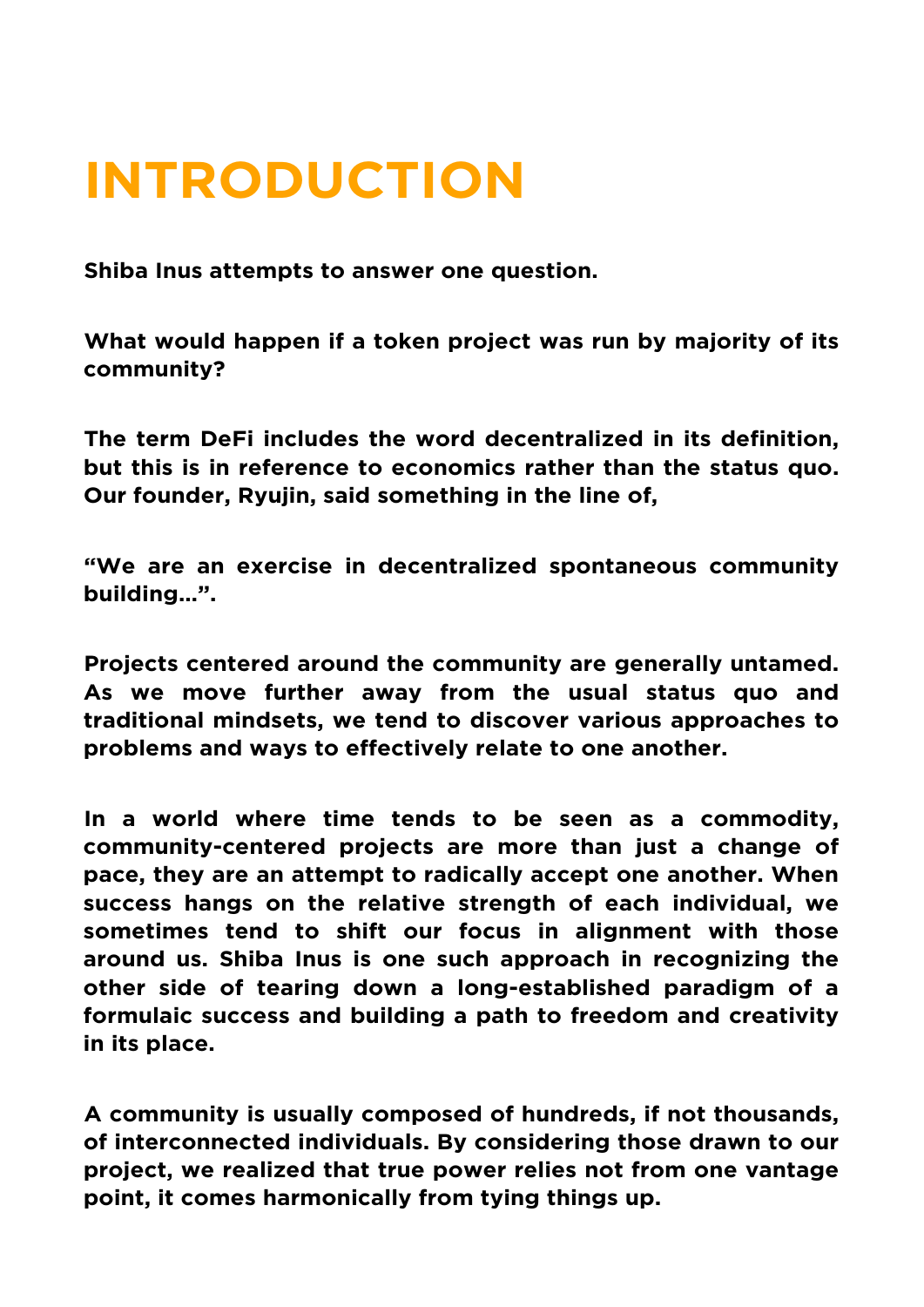**With that point highlighted in for each concept, we began developing the Shiba Inus project accordingly.**

#### **DECENTRALIZATION**

**We are now reaching at a critical moment in innovation.**

**Most recently, centralization has been a prerequisite for all of much of organizational structures. Economic, political, and financial systems are, and have always been, crafted in a way that does not necessarily distribute power in egalitarian and ethical way. There may have been times in the process where this sort of internal configuration played an important role, but, in an age where information is available at the click of a button, it's time to rethink such approach.**

**Tokens itself arises from the idea of disrupting the status quo and redefining how wealth can be distributed, which goes in anathema to traditional approaches due to its very nature. And yet, most, if not all, tokens function within a system of enforceable rules. It's easy to see when we look back at cases like the SEC's win over the Kin Ecosystem (a centralized authority), or when we consider how the Binance Smart Chain seems to use centralized authority to offer "benefits" over their decentralized partnerships.**

**In the ever-shifting economic landscape, tokens which do not take their independence into their own hands struggle with a tenuous existence. When the rules of the game are changed against their favor, they have no option but to comply; regardless of the consequences.**

**But not Shiba Inus (Shibs).**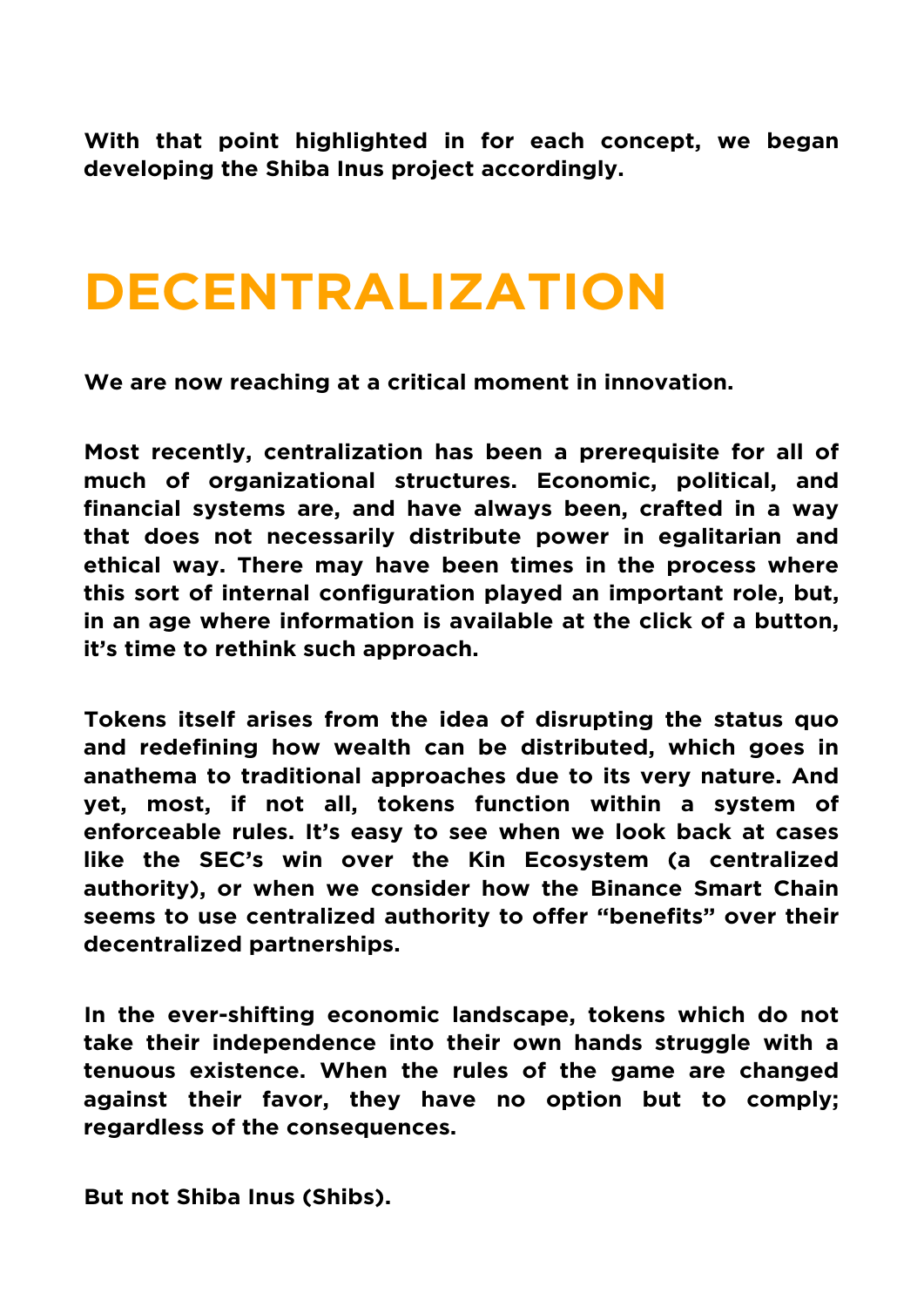#### **BACKGROUND**

**Ryujin approached the establishment of the community from a novel vantage point. "We believe, through the power of collective decentralization, we can build something stronger than a centralized team ever could create. A communitycentered token is not more than the individuals who give it utility."**

**Whether you are a new to the community or not, if you fly under the Shibs banner, you must embrace our founding principles:**

**1. We started with less, and from that we get more. It's the spirit of our project to create something out of little that we have.**

**2. We were founded from existing communities, mostly from others whose member's desire for a better one drives them more than their willingness to accept the status quo. The brilliant minds behind Shibs had been collaborating and still innovating on a host of ideas for a better token. They were a fresh team of developers, designers, moderators, marketers, and enthusiasts.**

#### **SHIBA INU DOGS**

**Shiba Inus are incredible dogs. From the tips of their little cute noses to the ends of their curled tails, they are fiercely intelligent, brave, and independent, with an equal propensity for loyalty and mischief.**

**Sadly, the characteristics which make them extraordinary are the**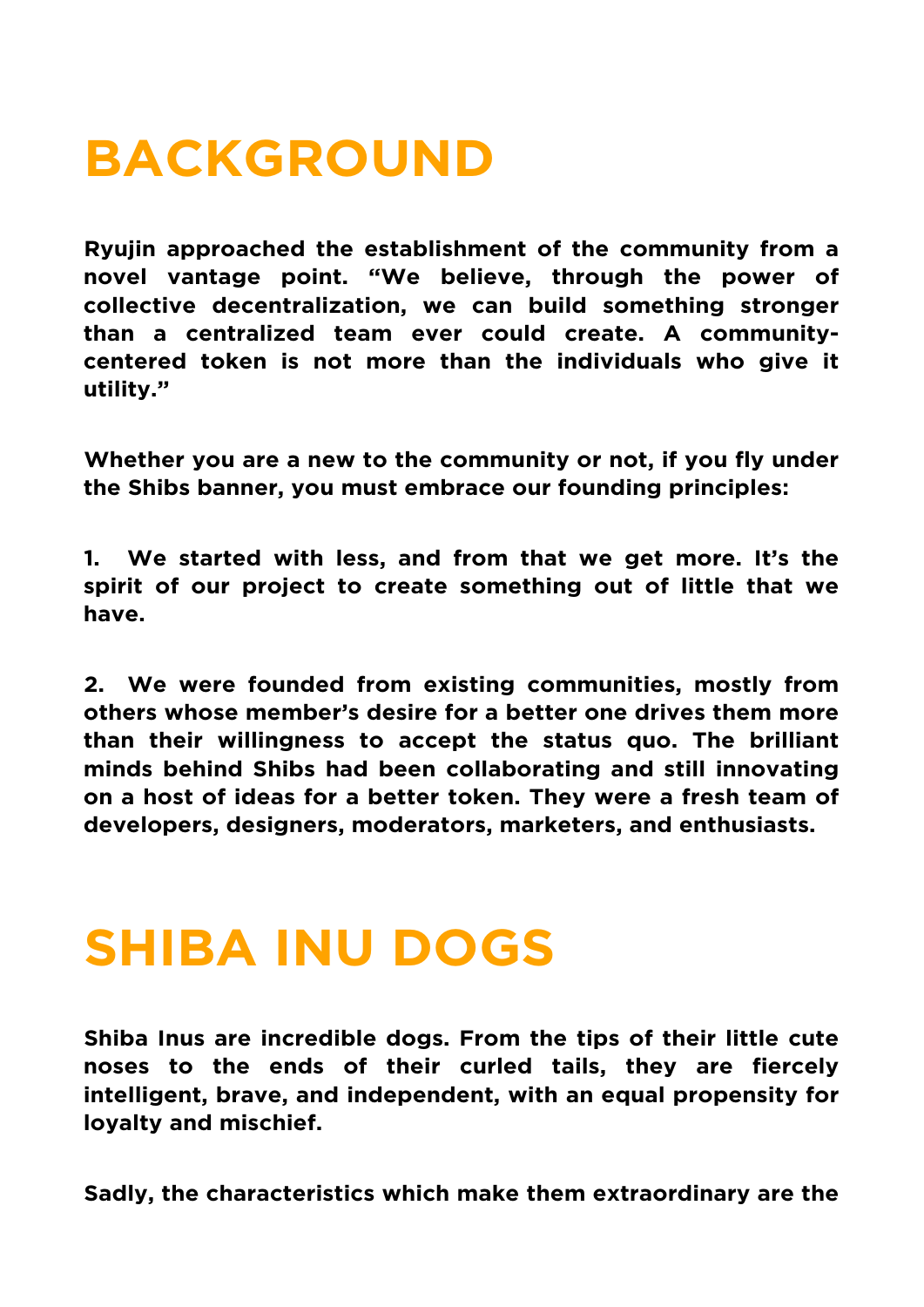**same ones which can make them a challenging pet. New or inexperienced owners can quickly find themselves overwhelmed and unprepared for a breed that's known for its bold (i.e., stubborn) personality.**

**That's how Shiba Inus Token (Shibs) is characterized. We are more than just passionate about our mascot. Our community is actively searching for opportunities to help each other for a better Decentralized Financial innovation.**

**Decentralization, which will always be at the heart of Shiba Inus, is the future for more than just finance. In a world which rarely questions the arbitrary rules designed to benefit the wealthy and powerful, decentralization is the innovative answer which could empower us along with our inherent autonomy. This as just another way to help others step outside preconceived limits and regulations (i.e., as stubborn as Shiba Inu dogs) to experience what it means to be part of our movement.**

#### **TOKENOMICS**

**Since its launch, the Shiba Inus project has 50% of its tokens distributed to the community and 50% locked in Pancakeswap. The community has been spontaneous in establishing a decentralized financial structure. With listings on several exchanges, and international support, we are well on our way to our inevitable widespread adoption and implementation.**

**33% of the token will be available for withdraw at any time, and the remaining 67% will be time-locked for 6 months. Also, the 33% USDT returns will be distributed monthly and available for withdraw, and the remaining 67% will be time-locked for 6 months.**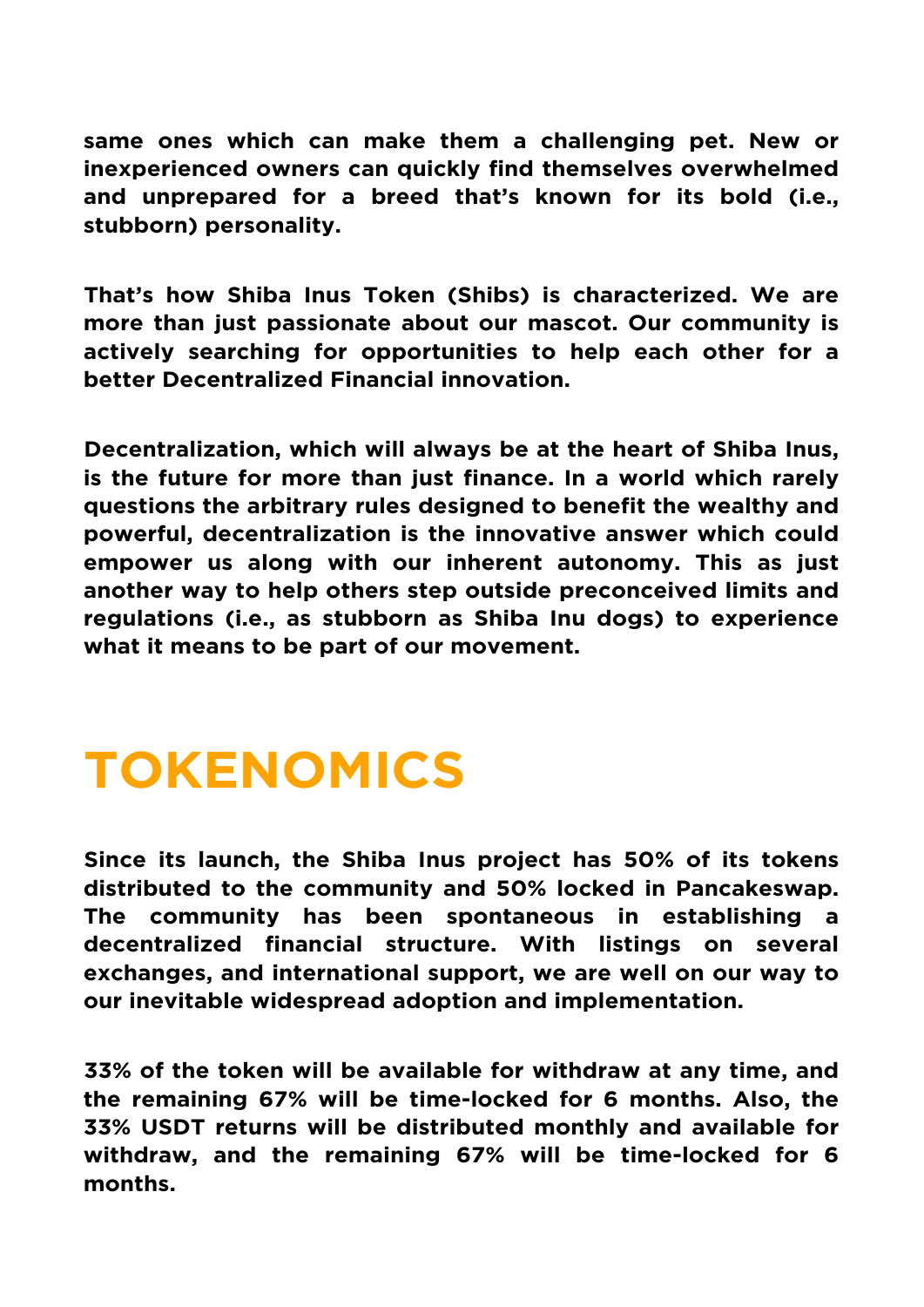#### **ROAD MAP**

**Our roadmap will remain top secret to ensure our continued advantage in this highly competitive space, but releasing a basic overview will allow our holders to understand the intentions of the core development team. We will standardize Shiba Inu services and integrate them into the global marketplace for long term success.**

**This will look like launching our Inus Swap and upcoming NFT project, releasing Shiba Hachiko (NFT), and even potentially actualizing real-world applications that move us beyond the digital landscape.**

### **CONCLUSION**

**The Shiba Inus community started with the germ of an idea. What could happen with less centralized team, less funding, and less direct leadership? Could lesser decentralization actually work? Could we follow the perfect storm of digital currencies, like BTC or DOGE, except perpetuate something that is mostly community-driven, instead?**

**Now, while we do stay around and make it our mission to "proliferate the brand" and steer away the community from leeches and scammers, the team has done amazing work and built the future of this meme token finance through Shiba Inus Swap.**

**This is the beginning of a new set of charges for decentralized communities. When the time is right (because novel things can't be rushed), Shiba Inu Swap will be the crucial point of contact**